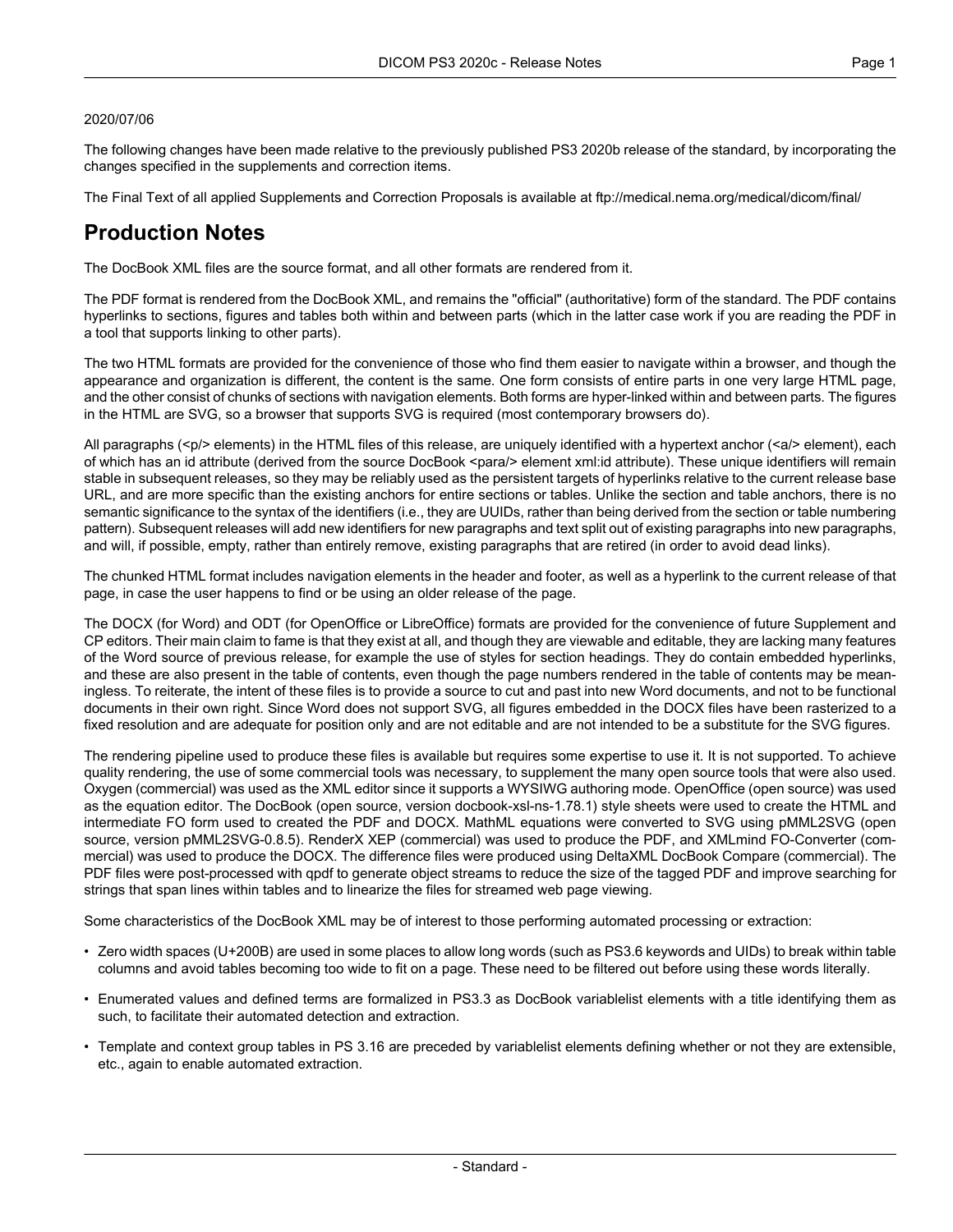• Hyperlinks (xref and link elements) are used extensively but may obscure the identifier of what is being linked to from the perspective of automated extraction. It may be useful to consult the olink targetdb files that are included in the package to "look up" the target of such links, rather than reinventing this mechanism, which is used by the DocBook stylesheets for cross-document linking. E.g., one can look up "sect\_TID\_300" in "output/html/targetdb/PS3\_16\_target.db" to determine that it has a "number" of "TID 300" and a "ttl" of "Measurement", etc.

# **Changes to Parts**

### **General Changes**

# **PS3.1**

•

- 
- CP [1981](#page-3-0)

#### **PS3.2**

- [Sup](#page-3-1) 199
- [Sup](#page-3-2) 217

## **PS3.3**

- Add Rendition Selection Document to Overview table
- Clean up some inconsistent IOD and Module section titles and incorrect hyperlink targets in IOD Module tables
- Use consistent pattern for BCID and DCID for references to Baseline and Defined Context Groups
- [Sup](#page-3-1) 199
- [Sup](#page-3-2) 217
- CP [1966](#page-3-3)
- CP [1967](#page-3-4)
- CP [1968](#page-3-5)
- CP [1969](#page-3-6)
- CP [1970](#page-3-7)
- CP [1971](#page-3-8)
- CP [1976](#page-3-9)
- CP [1977](#page-3-10)
- CP [1984](#page-3-11)

## **PS3.4**

- Factor specialization reference into separate column in storage SOP Class Table B.5-1
- [Sup](#page-3-1) 199
- [Sup](#page-3-2) 217
- CP [1596](#page-3-12)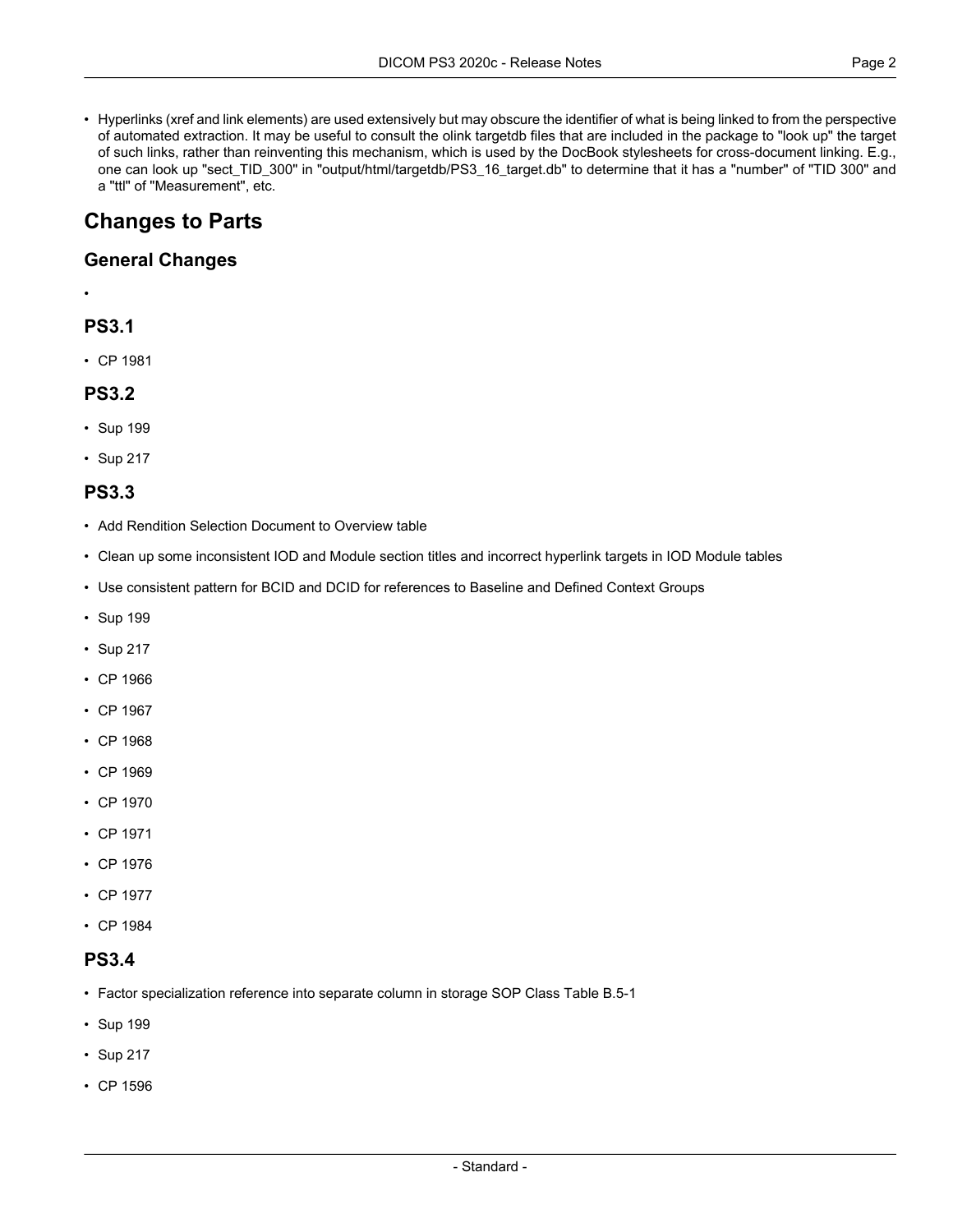# **PS3.5**

# **PS3.6**

- Mark (0008,0202), which has never been used, as retired, since encountered in objects in the field.
- [Sup](#page-3-2) 217 FT2
- CP [1971](#page-3-8)
- CP [1993](#page-3-13) FT2
- **PS3.7**
- **PS3.8**
- **PS3.10**
- **PS3.11**
- **PS3.12**
- **PS3.14**

#### **PS3.15**

- [Sup](#page-3-1) 199
- [Sup](#page-3-2) 217

## **PS3.16**

- Update form of LOINC code hyperlink
- [Sup](#page-3-1) 199
- [Sup](#page-3-2) 217 FT2
- CP [1962](#page-3-14)
- CP [1972](#page-3-15)
- CP [1985](#page-3-16)
- CP [1986](#page-3-17)
- CP [1987](#page-3-18)
- CP [1988](#page-3-19)
- CP [1989](#page-3-20)
- CP [1991](#page-3-21)
- CP [1993](#page-3-13) FT2

## **PS3.17**

- Update form of LOINC code hyperlink
- [Sup](#page-3-2) 217